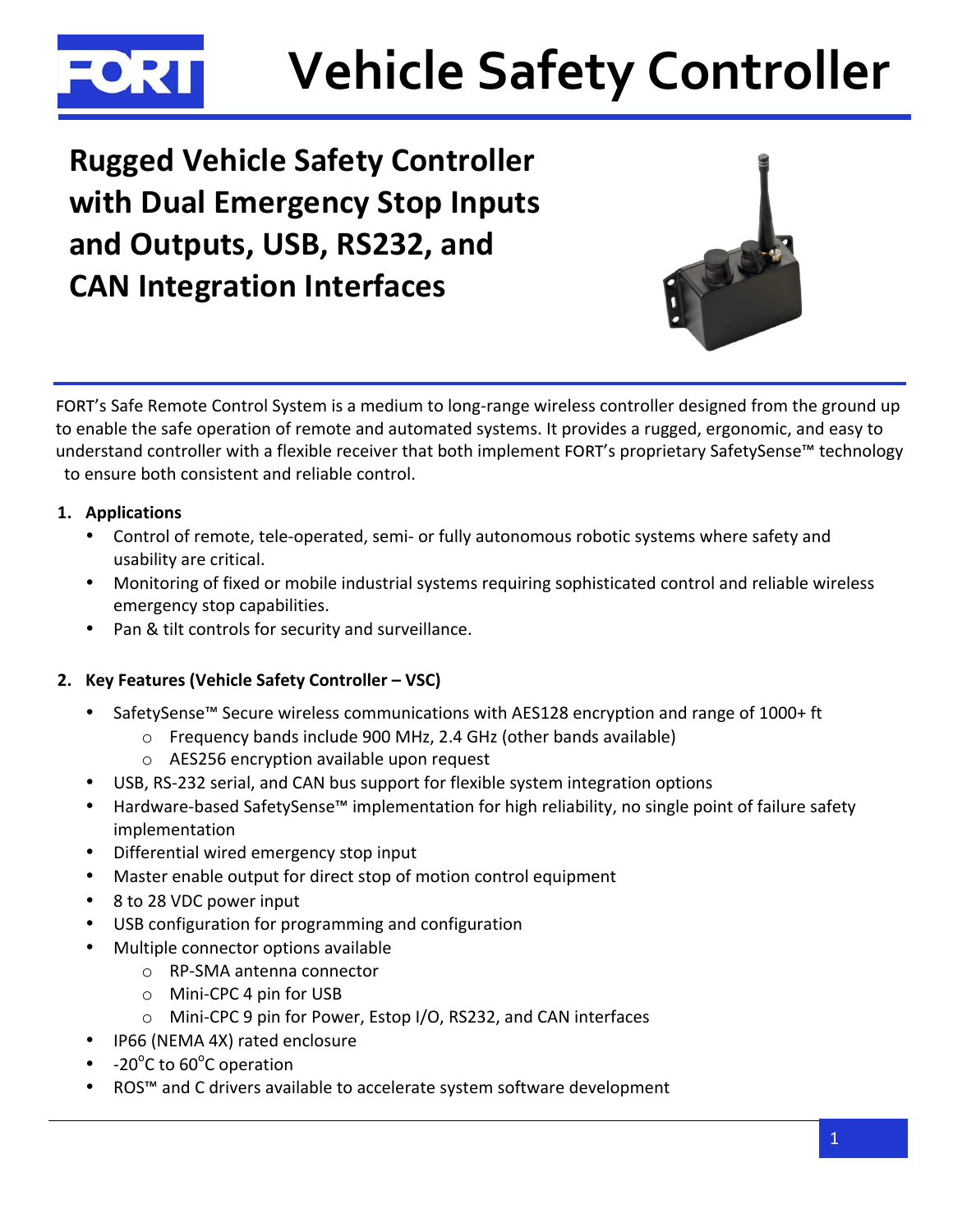## 3. SafetySense<sup>™</sup> Technology

SafetySense<sup>™</sup> Technology consists of major system-level technologies that work together to provide the integrator the ability to design systems with consistent and reliable remote operations.

While the receiver is monitoring the health of both remote and user computer, it contains dedicated hardware that is monitoring its internal health. Both firmware-based and independent hardware based watchdog timers monitor the functionality of the receiver firmware. The communication link to the remote is also monitored directly in hardware (independent of the firmware-based monitoring). Finally, the reference clock source, used by this custom hardware block, is monitored by a third independent timer to ensure that is operating within its specifications. A failure in any of these components causes the system to indicate an emergency stop situation.



**Figure 1 - Internal Hardware Monitors** 

The figure above illustrates the internal structure of the VSC in the SRCS. It is designed from the ground up to ensure that no single point of failure (hardware or software) exists that could cause an unsafe condition to not be caught and indicated by the Master Enable. It is important that system designers pay careful attention in the integration of the VSC with their drive system to ensure that motion will be prevented when the SRCS de-asserts the Master Enable signals.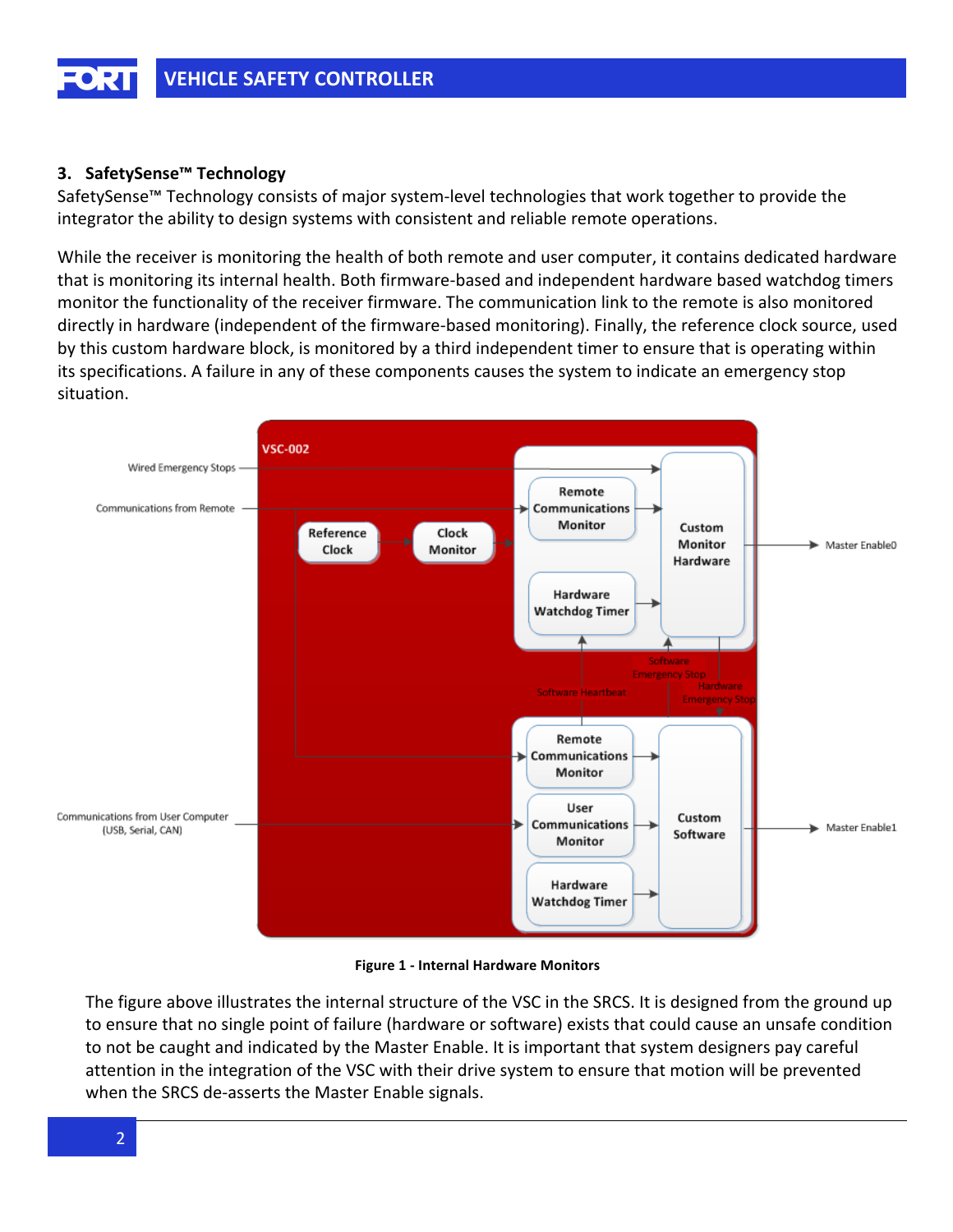## 4. Specifications (Vehicle Safety Controller – VSC)

The Vehicle Safety Controller (VSC-002) is an advanced receiver for FORT's Safe Remote Control System (SRCS) and is designed to pair with FORT's Safe Remote Control (SRC). It incorporates many of the SafetySense<sup>™</sup> technologies described above.

## 4.1. Specifications

| Parameter                     | Minimum     | <b>Typical</b>        | Maximum | Unit            |
|-------------------------------|-------------|-----------------------|---------|-----------------|
| <b>Operating Temperature</b>  | $-20$       |                       | $+60$   | $^{\circ}$ C    |
| PVin High Operating Voltage   | 8           | 12                    | 28      | V               |
| RF Transmit Power - 900MHz    |             |                       | 140     | mW              |
| RF Transmit Power - 2.4GHz    |             |                       | 100     | mW              |
| <b>RF Receive Sensitivity</b> | $-101$      |                       |         | d <sub>Bm</sub> |
| RF Spread Spectrum            |             | <b>FHSS</b>           |         |                 |
| Data Security                 |             | <b>AES 128</b>        |         | optional        |
| Estop input voltage           |             | <b>PVin</b>           |         | v               |
| <b>Ingress Protection</b>     | <b>IP66</b> |                       |         |                 |
| Weight                        |             | 1.0                   |         | Ibs             |
| <b>Radio Connector</b>        |             | <b>RP-SMA</b>         |         |                 |
| Data Connector                |             | Mini-CPC 4p           |         |                 |
|                               |             | (TE part # 1445421-1) |         |                 |
| I/O Connector                 |             | Mini-CPC 9p           |         |                 |
|                               |             | (TE part # 1445816-1) |         |                 |

**Table 1 - Vehicle Safety Controller Specifications** 

## 4.2. Data Interfaces

The VSC's integration interface is USB, RS232, or CAN. The communication specifications (data rates and protocol) are described in the SRCS User's Manual. The dual Master Enable outputs should be used to prevent any motion of the system under control when the VSC receives an emergency stop from either the SRC or its wired emergency stop input. The Master Enable outputs are open drain type, designed to drive the coil of a pair of safety relays. The emergency stop inputs are relative to the PVin. A single ground reference should be maintained for all power and reverence voltages.

| Parameter                     | <b>Minimum</b> | <b>Typical</b> | Maximum       | Unit |
|-------------------------------|----------------|----------------|---------------|------|
| Master Enable V <sub>ol</sub> | <b>GND</b>     | 0.1            | 0.7           |      |
| Master Enable $I_0$           |                |                | 150           | mA   |
| Estop $V_{ih}$                |                |                | $PVin/2 + 6%$ |      |
| Estop $V_{il}$                | PVin/2 - 6%    |                |               |      |

**Table 2 - VSC Data Interface Specifications** 

## 4.3. I/O Connector Pinout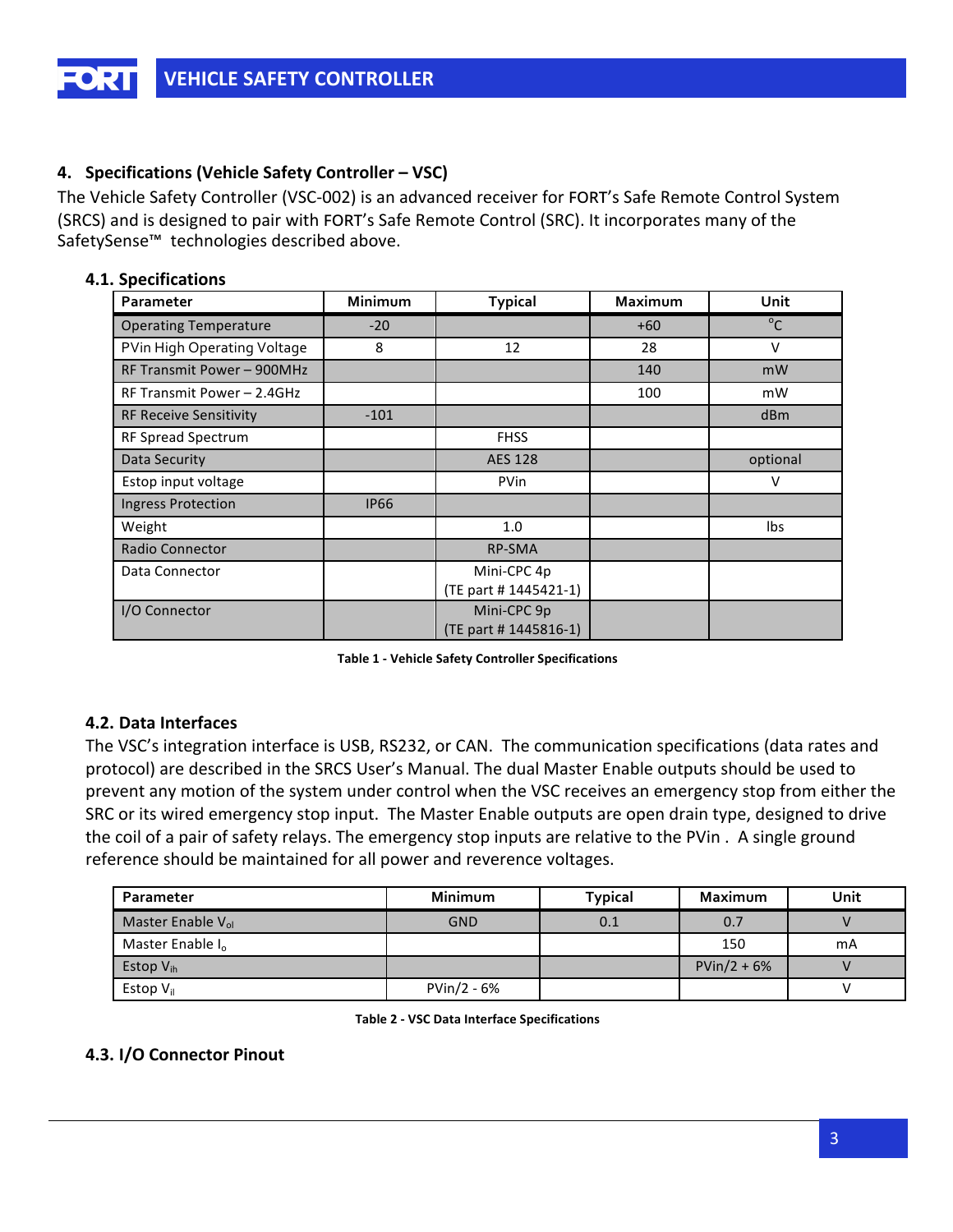

Figure 2 - VSC-002 I/O connector pinout

| Pin            | <b>Signal Name</b>     | <b>Type</b> | VIC-001 Wire Color | Description                                               |
|----------------|------------------------|-------------|--------------------|-----------------------------------------------------------|
| $\mathbf{1}$   | Master Enable 1        | $\Omega$    | Blue               | Normally low system enable output                         |
|                |                        |             |                    | de-asserted = open = active estop condition               |
|                |                        |             |                    | asserted = closed (pulled low) = no estop condition       |
| 2              | Estop_In_H             |             | Brown              | Normally low Estop input (high = active estop condition). |
|                |                        |             |                    | Must be referenced to Vref voltage                        |
| 3              | Estop_In_L             |             | Violet             | Normally High Estop input (low = active estop condition). |
|                |                        |             |                    | Must be referenced to Vref voltage                        |
| 4              | <b>PVin</b>            | <b>NA</b>   | Red                | Power input                                               |
| 5              | <b>GND</b>             | <b>NA</b>   | Green              |                                                           |
| 6              | <b>NA</b>              | NA.         | Grey               | Reserved. Do Not Connect.                                 |
| $\overline{7}$ | CAN P/RS-232 TX        | I/O         | Yellow             | CAN positive/RS-232 data interface transmit (depending    |
|                |                        |             |                    | on configuration)                                         |
| 8              | CAN N/RS-232 RX        | I/O         | Orange             | CAN negative/RS-232 data interface receive (depending     |
|                |                        |             |                    | on configuration)                                         |
| 9              | <b>Master Enable 2</b> | $\Omega$    | White              | Normally low system enable output                         |
|                |                        |             |                    | $de-asserted = open = active \text{ ettop condition}$     |
|                |                        |             |                    | asserted = closed (pulled low) = no estop condition       |

Table 3 - I/O connector pinout and signal descriptions

## 4.4. USB Connector Pinout



Figure 3 - VSC-002 USB connector pin location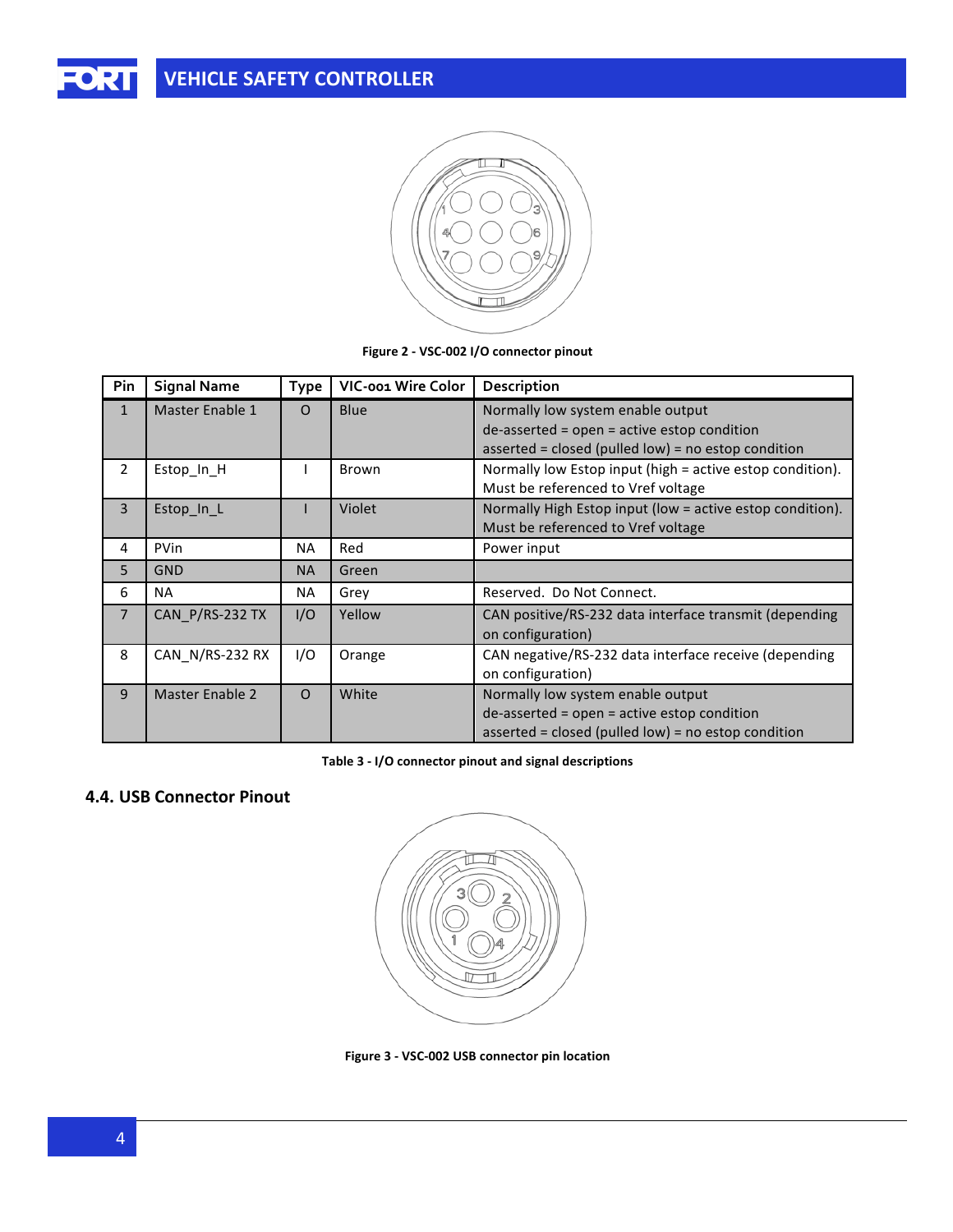

| Pin | <b>Signal Name</b> | Type | Description                           |
|-----|--------------------|------|---------------------------------------|
|     | USB <sub>D</sub> - | 1/O  | USB data negative differential signal |
|     | $+5V$              | Vcc  | USB power input                       |
| 3   | USB <sub>D</sub> - | 1/O  | USB data positive differential signal |
|     | GND                | Vss  | USB ground                            |

Table 4 - VSC-002 USB connector pinout and signal descriptions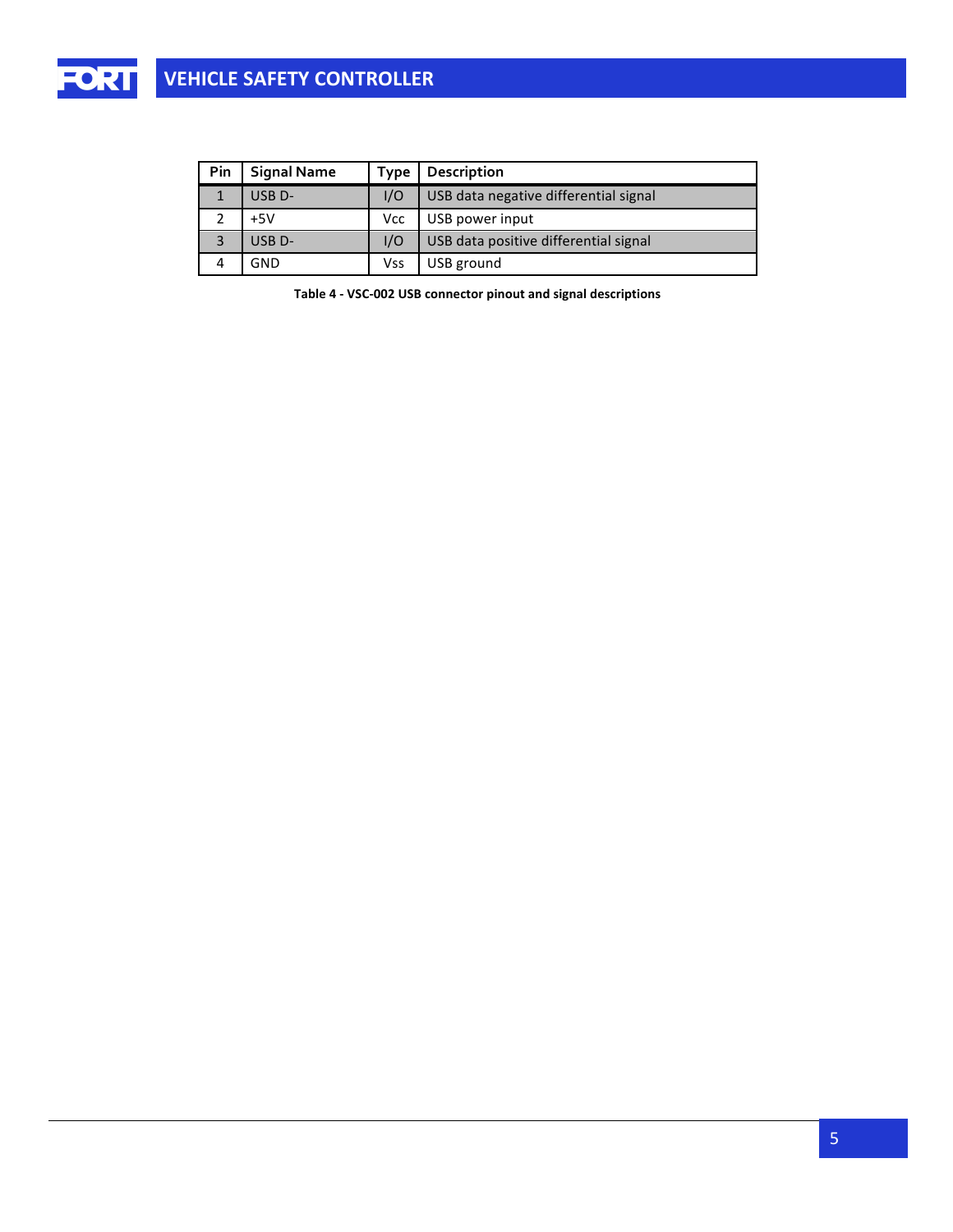#### **FORT VEHICLE SAFETY CONTROLLER**

## **4.5. Mechanical Specification**



**Figure 4: VSC Mechanical Drawing**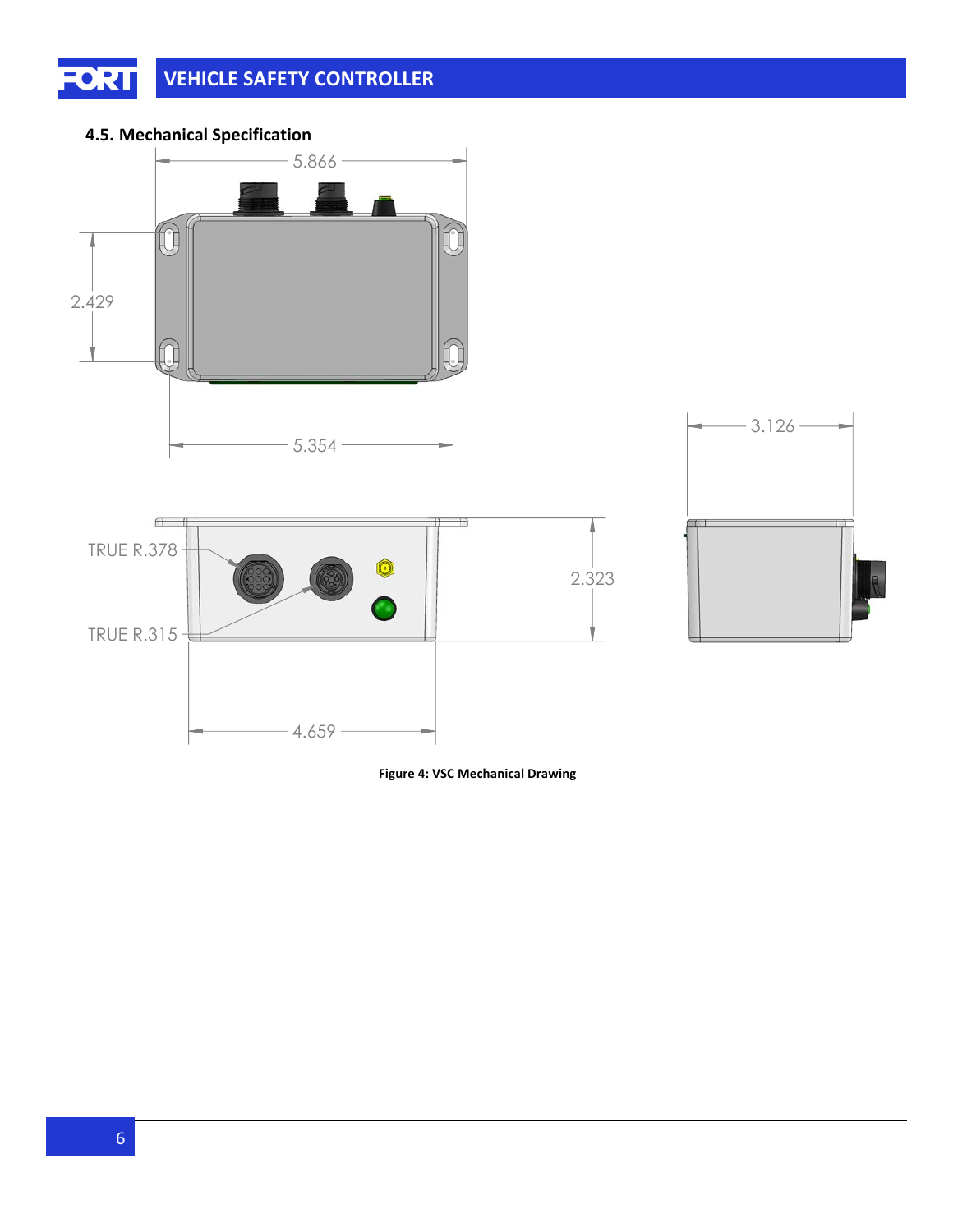## 5. Installation

## 5.1. Hardware Integration

A typical installation of the VSC-002 will use the supplied VIC-001 integration cable. This cable provides the connections required for most integration into systems with a user computer, wired emergency stops, and utilizing the Master Enable. The figure below illustrates the connections in a typical system.



Figure 5 - Typical VSC-002 Connections

Estop\_In\_H and Estop\_In\_L are intended to be connected as shown through a standard emergency stop switch. These signals are internally biased to their fault state, so it is necessary to select a normally closed emergency stop button to short them as shown above in the system's normally operating condition. It is critical that the Estop In H and Estop In L signals are treated properly. The one or both of these signals are treated improperly or left unconnected; the VSC-002 will treat this as a fault condition and de-assert the Master Enable signals.

The Master Enable signals are open drain signals designed to drive either a digital enable inputs to the users drive system or a pair of safety relays to control the vehicle drive system. Examples of these two configurations are shown below.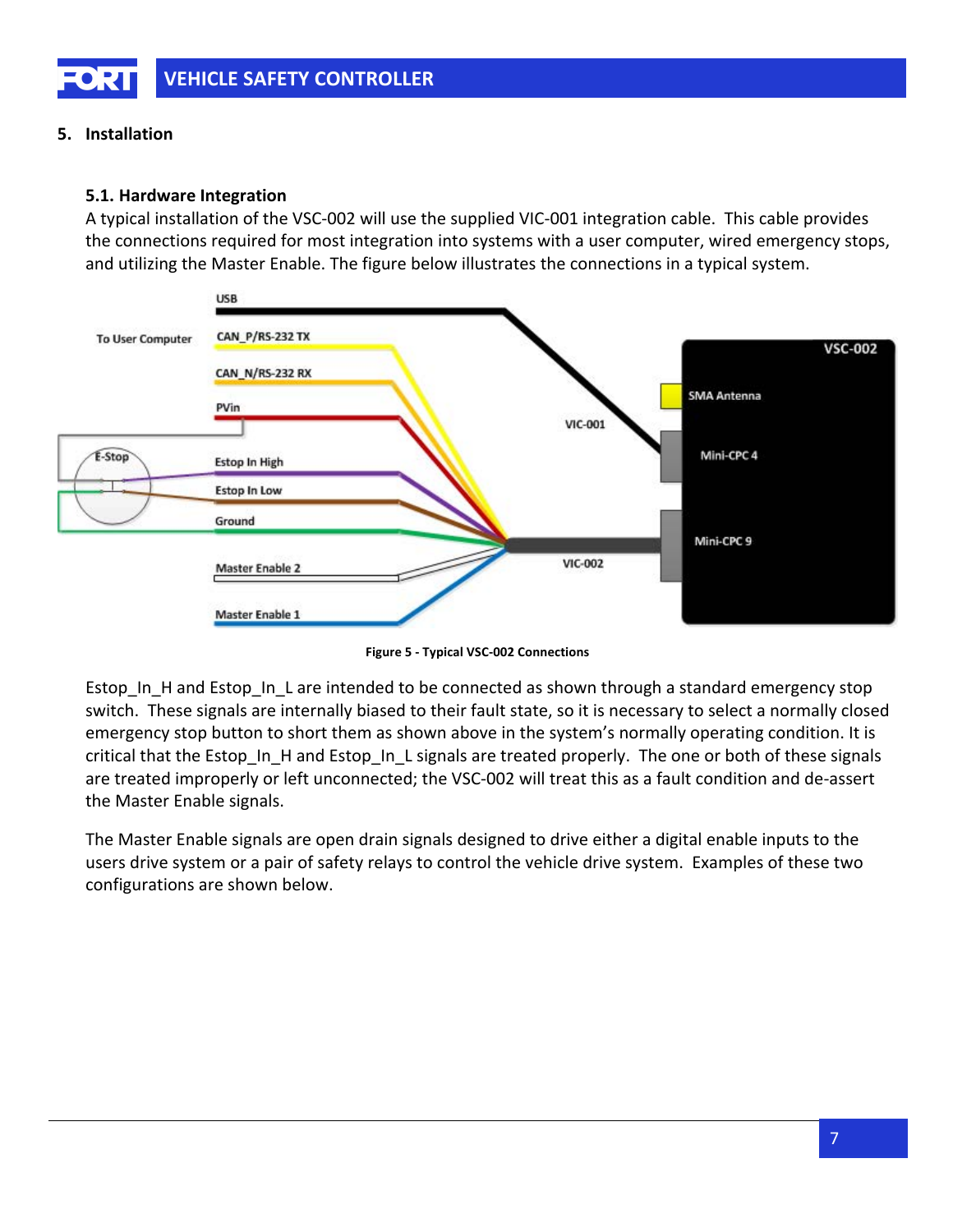# **VEHICLE SAFETY CONTROLLER**



Master Enable outputs are open drain 0-40 V DC up to 150 mA

Figure 6 - Master Enable Relay Connection



Master Enable outputs are open drain 0-40 V DC up to 150 mA

Figure 7 - Master Enable Digital Connection

### 5.2. Interfacing (RS232 / USB)

When using an RS232 or USB version of the VSC, all command and control communication is in the FORT Packet Protocol. The VSC USB interface is implemented as a CDC device and on most operating systems it will show up as a serial port (/dev/tty.usbserial, /dev/ttyACM0, etc). There are no differences in software integration when using the RS232 connection or the USB connection. An example C application is provided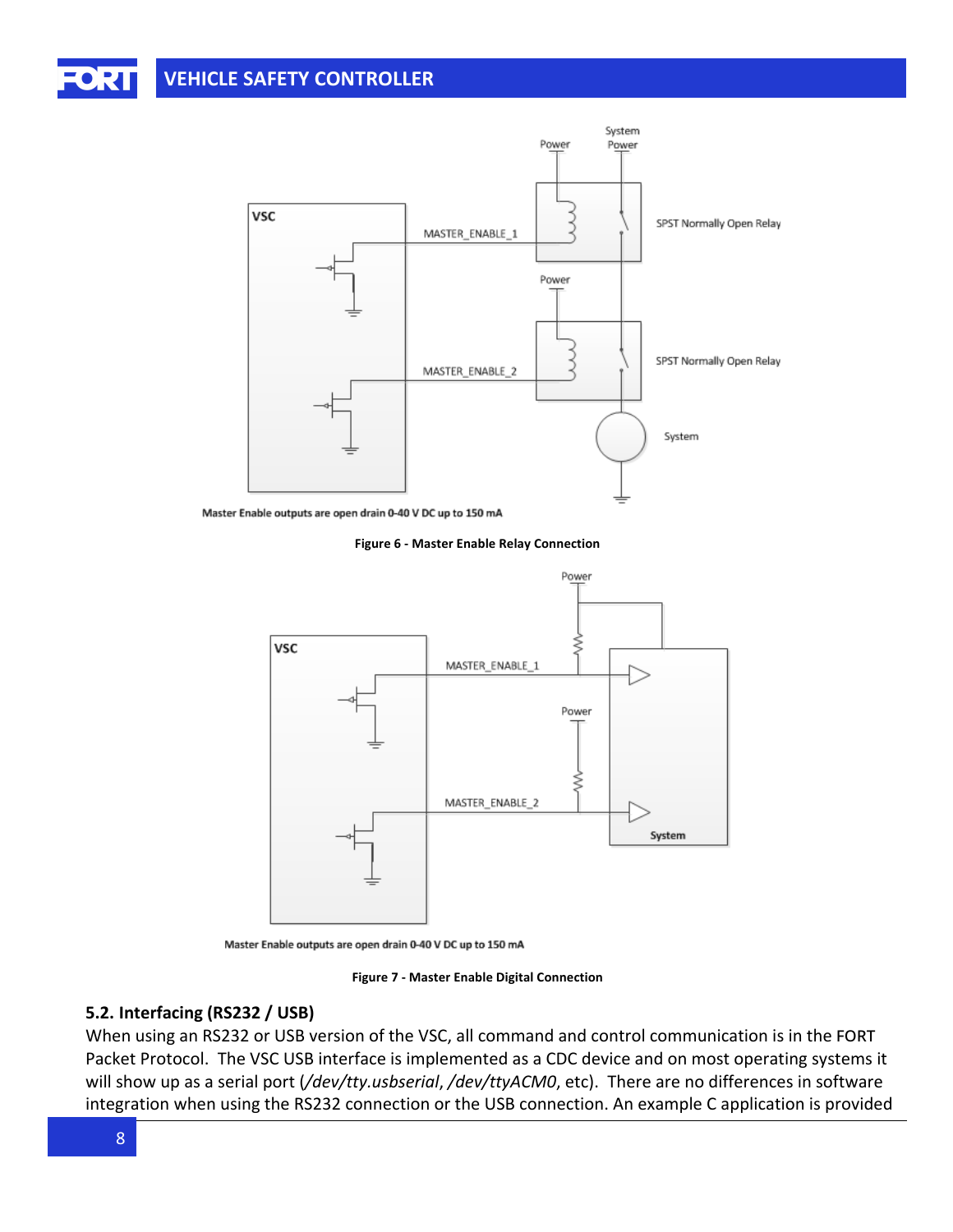#### **VEHICLE SAFETY CONTROLLER** EORT

that uses the FORT Packet Protocol to communicate with the VSC over a serial device. The example shows to how provide heartbeat and feedback messages to the VSC while receiving joystick, heartbeat and GPS messages from the VSC. Detailed integration information is described in the SRCS User's Manual.

## 5.3. Interfacing (CAN-J1939)

When using the CAN version of the VSC, all command and control communication is over the CAN Bus interface using J1939 Protocol. The VSC uses the SAE J1939 basic joystick messages and extended joystick messages to transfer information about the measured status of the X, Y and Z-axis of the joysticks, and the state of buttons. The SRCS uses custom SAE J1939 messages to transfer the heartbeat and key-value pair information. Detailed integration information is described in the SRCS User's Manual.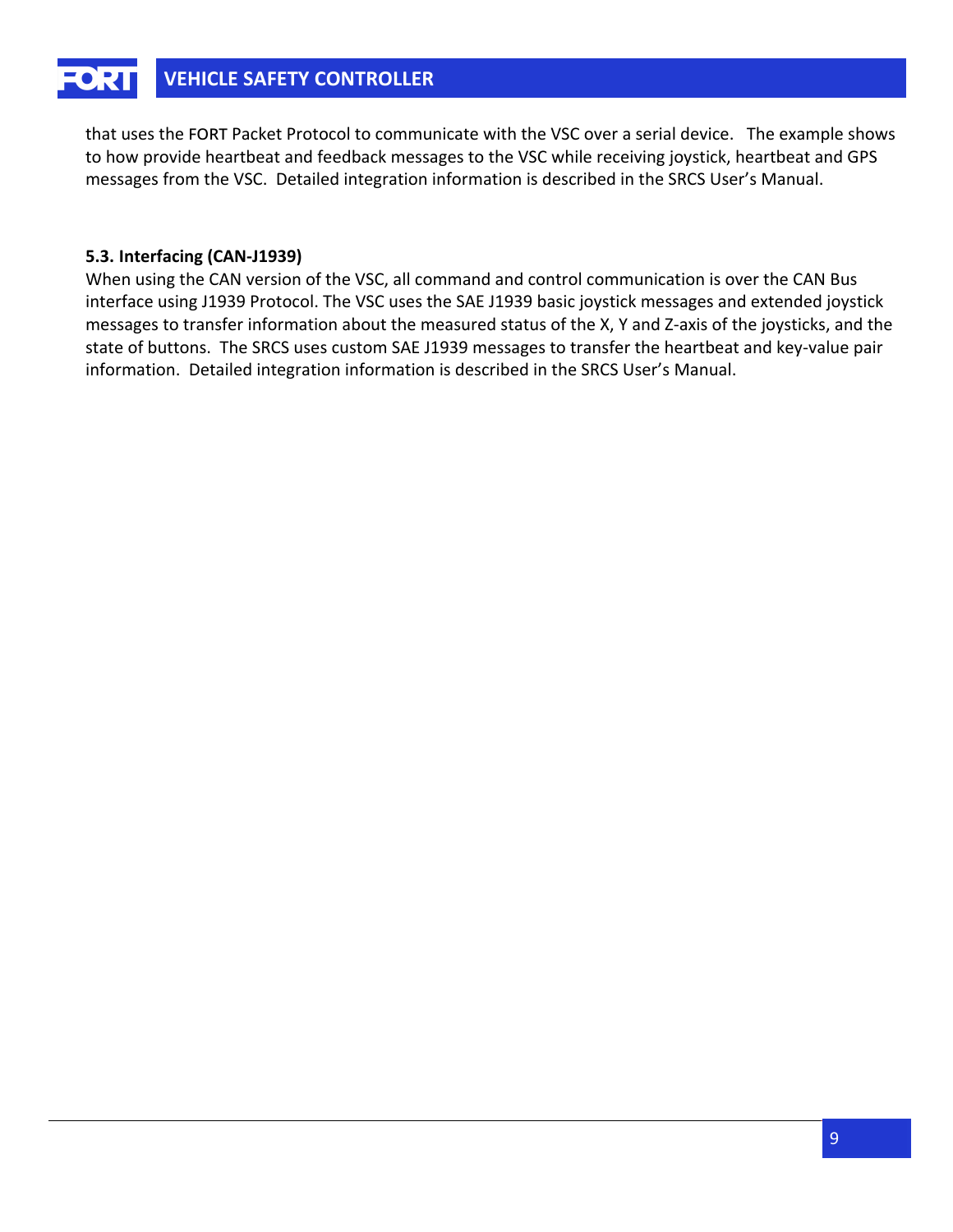## **6.** Ordering Information

| <b>Part Number</b> | Description                                                                                                                                                                                                                                                                                                                                      |
|--------------------|--------------------------------------------------------------------------------------------------------------------------------------------------------------------------------------------------------------------------------------------------------------------------------------------------------------------------------------------------|
| $VSC-002-(F)-(I)$  | Vehicle Safety Controller implementation kit with USB cable and 36-inch pigtail I/O connector<br>$(F)$ = Radio Selection<br>900: 900MHz FHSS AES128 140mW (inquire for higher power)<br>240: 2.4GHz FHSS AES128 100mW (inquire for higher power)<br>** Inquire about other frequency bands<br>$(l)$ = Interface Selection<br>USB, UART, CANJ1939 |
| $VSC-003-(F)-(I)$  | Vehicle Safety Controller OEM kit: board and radio only, no enclosure or cables<br>$(F)$ = Radio Selection<br>900: 900MHz FHSS AES128 140mW (inquire for higher power)<br>240: 2.4GHz FHSS AES128 100mW (inquire for higher power)<br>** Inquire about other frequency bands<br>$(I)$ = Interface Selection<br>USB, UART, CANJ1939               |
| <b>VIC-001</b>     | USB interface cable for VSC-002                                                                                                                                                                                                                                                                                                                  |
| <b>VIC-002</b>     | 36 inch pigtail I/O connector for VSC-002                                                                                                                                                                                                                                                                                                        |

**Table-5-P-VSC Orderable-Part-Numbers**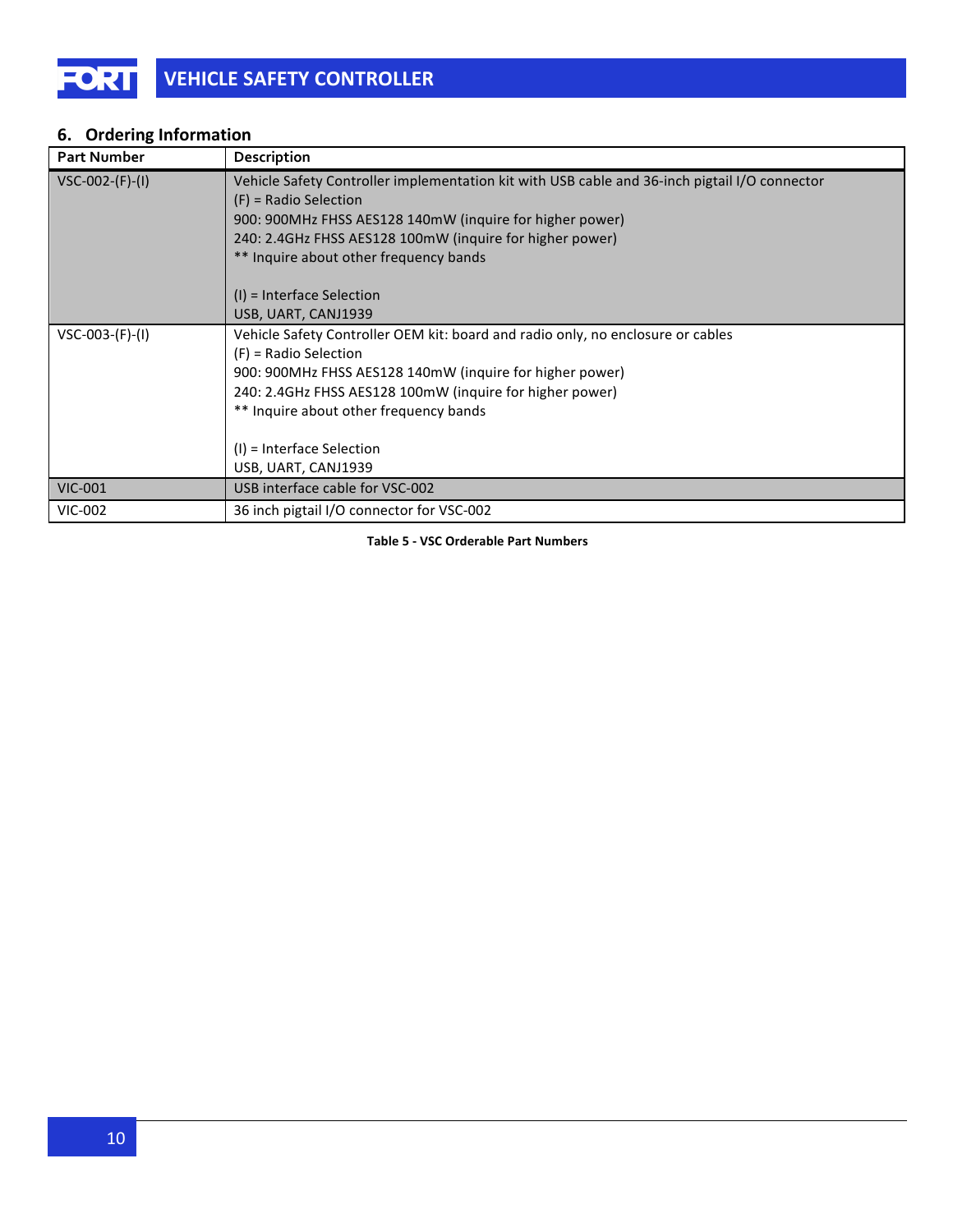## 7. Limited Warranty

All products sold by Humanistic Robotics, Inc are subject to the warranty provisions of the Humanistic Robotics Order Confirmation terms and conditions and are warranted against defects in material and workmanship for a period of one (1) year from the date of shipment. If you believe any Humanistic Robotics, Inc product you have purchased has a defect in material or workmanship or has failed during normal use within the warranty period, please contact Humanistic Robotics, Inc for assistance. If product repair or replacement is necessary, the Customer will be solely responsible for all shipping charges, freight, insurance and proper packaging to prevent breakage in transit, whether or not the product is covered by this warranty.

This warranty does not apply to defects resulting from any Customer actions, such as mishandling, improper interfacing, operation outside of design limits, misapplication, improper repair, or unauthorized modification. No other warranties are expressed or implied. Humanistic Robotics, Inc specifically disclaims any implied warranties of merchantability or fitness for a specific purpose and all warranties arising from course of dealing and/or trade usage. Humanistic Robotics, Inc.'s liability shall be limited to the actual purchase price of any defective unit or units of equipment to which a claim is made, and shall in no event include the Customer's manufacturing costs, lost profits or goodwill, or any other direct, indirect, special, incidental, consequential or punitive damages whether based on contract, tort or other legal theory. Humanistic Robotics, Inc shall not be liable for normal manufacturing defects or customary variances from specifications.

Products sold by Humanistic Robotics, Inc are not designed, intended or authorized for use in applications intended to sustain or support life, in any nuclear facilities or any other application where the failure of the product could create a situation where catastrophic property damage, personal injury or death may occur. In the event that the Customer purchases or uses any Humanistic Robotics, Inc products for any such unintended or unauthorized application, the Customer shall indemnify and hold harmless Humanistic Robotics, Inc and its officers, directors, employees, agents, affiliates, successors and assigns against all claims, costs, damages and expenses (including reasonable attorneys' and expert witness' fees) arising out of or in connection with, directly or indirectly, any claim for property damage, personal injury or death associated with such unintended or unauthorized use, even if such claim alleges that Humanistic Robotics, Inc was negligent regarding the design or manufacture of the subject product.